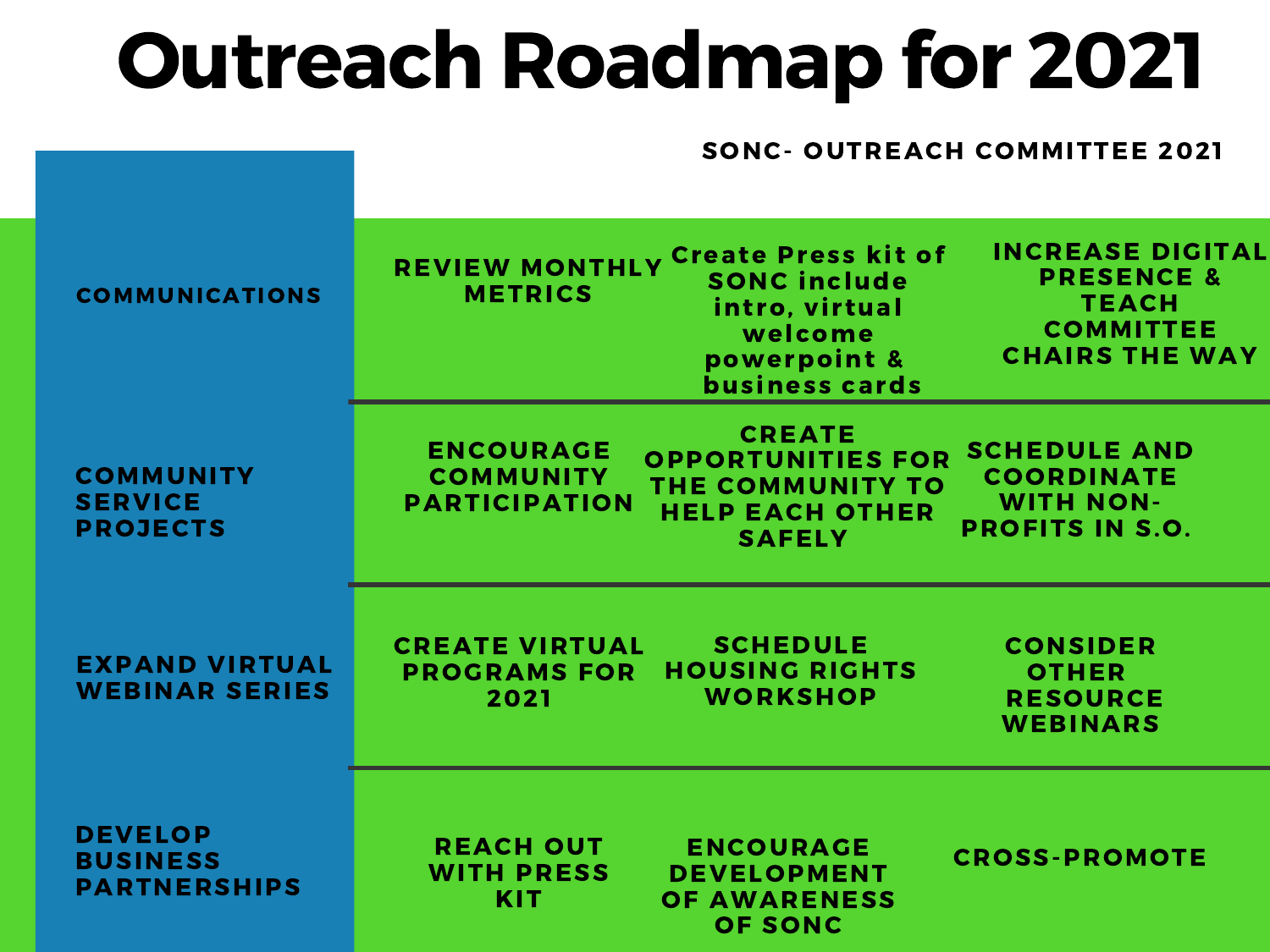# Goals

#### SONC- OUTREACH COMMITTEE 2021

- . Build a community for everyone
- Increase outreach's effectiveness
- Raise awareness of the Neighborhood Council system and the Sherman Oaks Neighborhood Council
- Make a larger impact on the Sherman **Oaks community**
- . Develop opportunities for stakeholders to get involved and stay active in the community
- Develop S.O. Business partnerships
- . Cultivate partnership with CD4 and in efforts to serve the Sherman Oaks community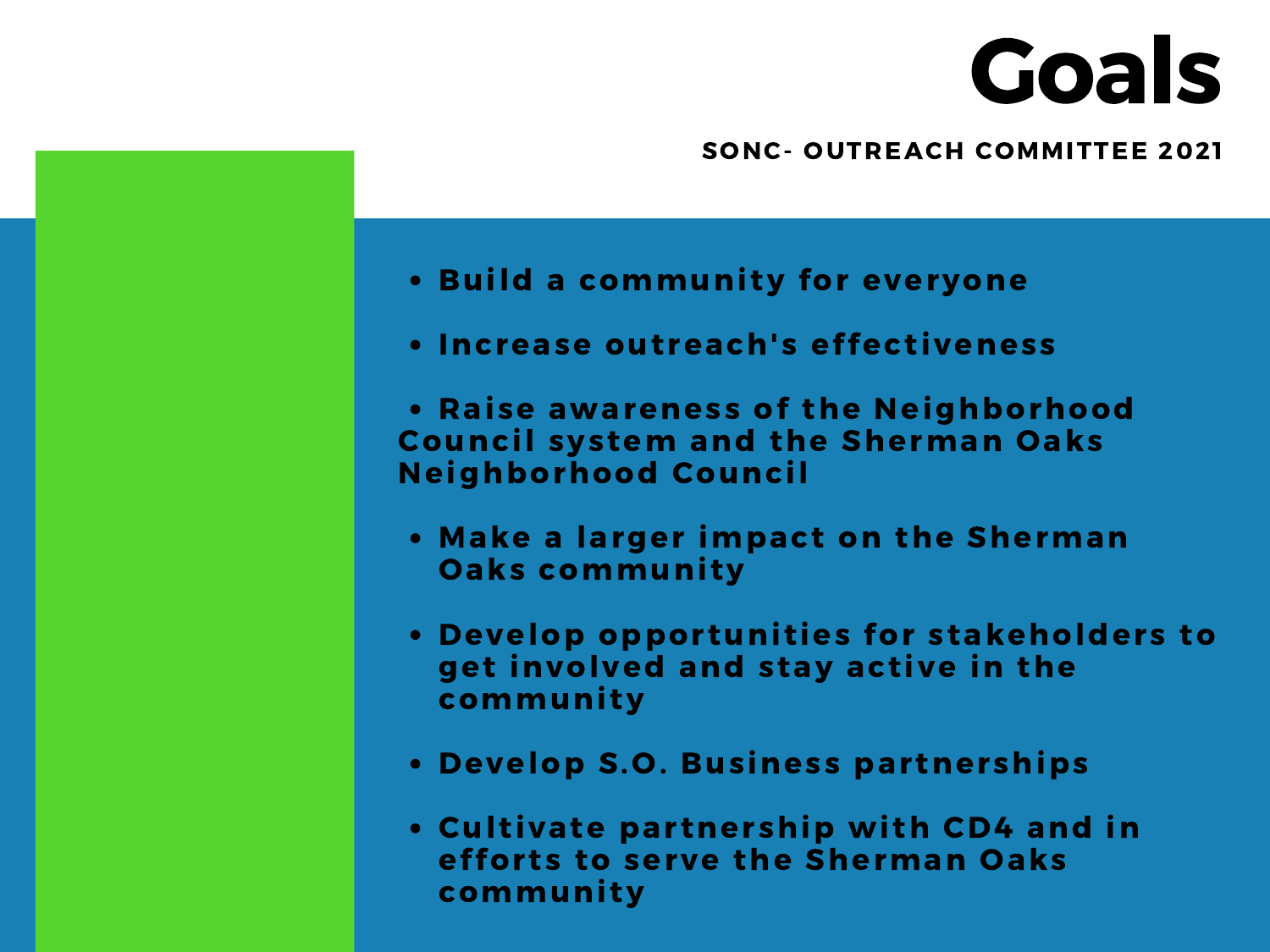### What's in place already?

SONC- OUTREACH COMMITTEE 2021

Communicat ions: Social Media Manager - Sarah Manuel Website - Gil Imber Web Development - Harold Shapiro Newsletter - Sarah Manuel & Harold Shapiro

Working Groups & Project Leads: Identify the who, what, when, how Prepare & report back to committee.

Committee Members & Alternates: You are an integral part of the puzzle You are encouraged to volunteer in working groups or as Project Leads to bring projects to life.

#### Communicate:

Submit to the Newsletter, Social Media Postings, Share SONC information on your individual platform, encourage your neighbors to get connected with SONC.